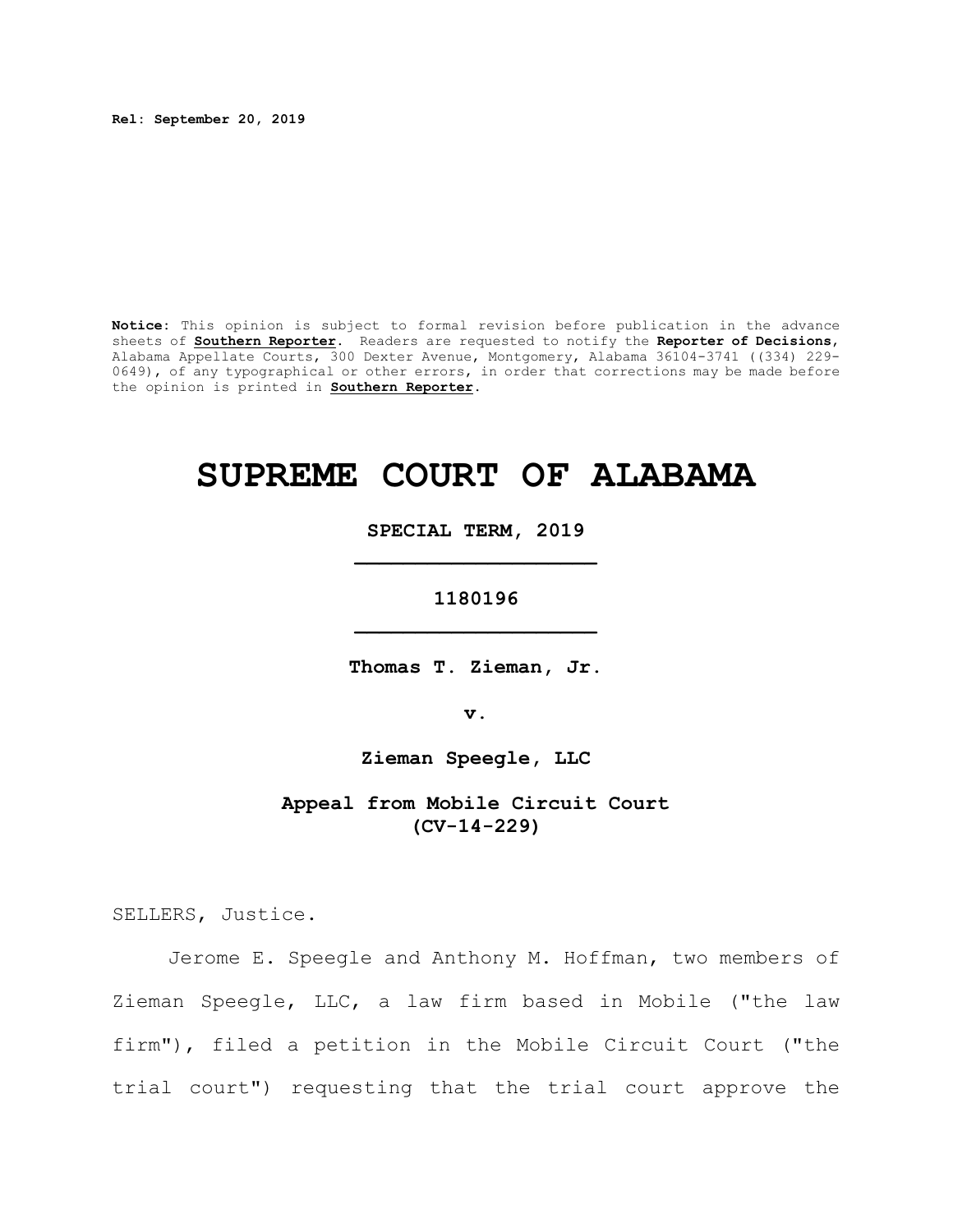dissolution of the law firm. See § 10A-5A-7.01(d), Ala. Code 1975 (allowing a member of a limited-liability company to apply to a circuit court for an order dissolving the limitedliability company). Thomas T. Zieman, Jr., previously a member of the law firm, appeared in the action, asserting a counterclaim against the law firm and a third-party complaint against Speegle and Hoffman. Without holding a hearing, the trial court entered a summary judgment on Zieman's counterclaim and third-party complaint in favor of the law firm, Speegle, and Hoffman. The trial court also identified the equity-holding members of the law firm and provided for the distribution of the assets of the law firm. Because we hold that the trial court should have held a hearing, we reverse the trial court's judgment and remand the case for further proceedings.

## Facts and Procedural History

The law firm was established in 1994. On October 23, 2014, Speegle and Hoffman, following Zieman's withdrawal from the firm on October 17, 2014, filed their petition for approval of dissolution of the law firm. It is undisputed that Zieman, Speegle, and Hoffman were equity-holding members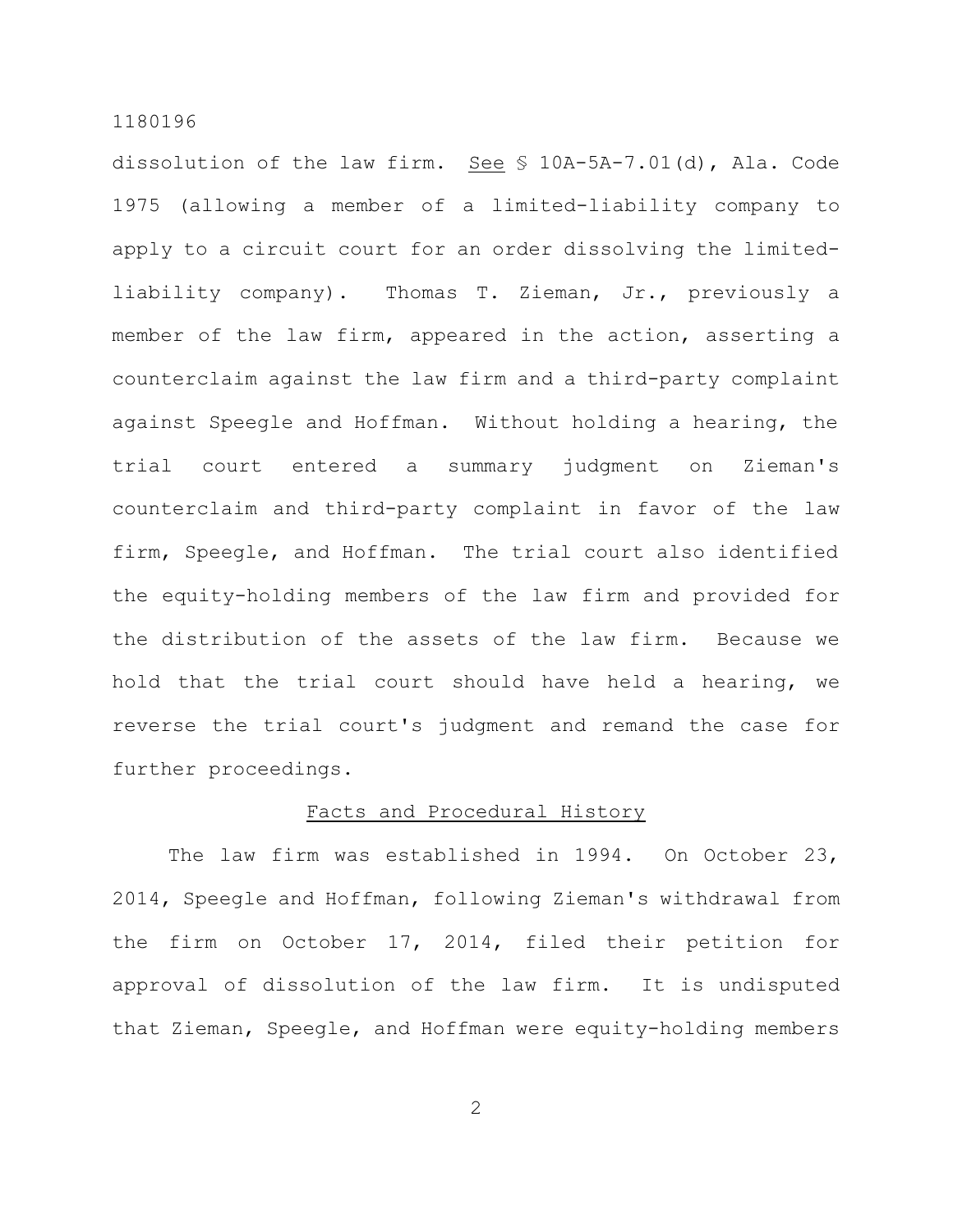of the law firm at all relevant times. There is a factual dispute, however, regarding whether an additional attorney, Steele Holman, was an equity-holding member. Speegle and Hoffman claim that he was, while Zieman claims that he was not.<sup>1</sup>

After Speegle and Hoffman filed their petition, the trial court entered an order stating that the law firm was deemed dissolved as of October 18, 2014. The trial court also authorized Speegle and Hoffman to wind up the business affairs of the law firm, and it set a deadline for former and current members of the law firm to object to the dissolution or to its authorization of Speegle and Hoffman to wind up affairs.

In September 2015, Speegle and Hoffman filed a status report indicating that the process of winding up the law firm was ongoing. Shortly thereafter, Zieman filed a motion requesting an accounting to identify the law firm's debts, liquid assets, and accounts receivable. He also requested information regarding contingency-fee and hourly rate matters that were pending when the dissolution petition was filed and

 ${}^{1}$ An additional attorney, Robert Jackson, was also an equity-holding member of the law firm before the dissolution proceedings began. However, he resigned from the law firm and was compensated for his membership interest.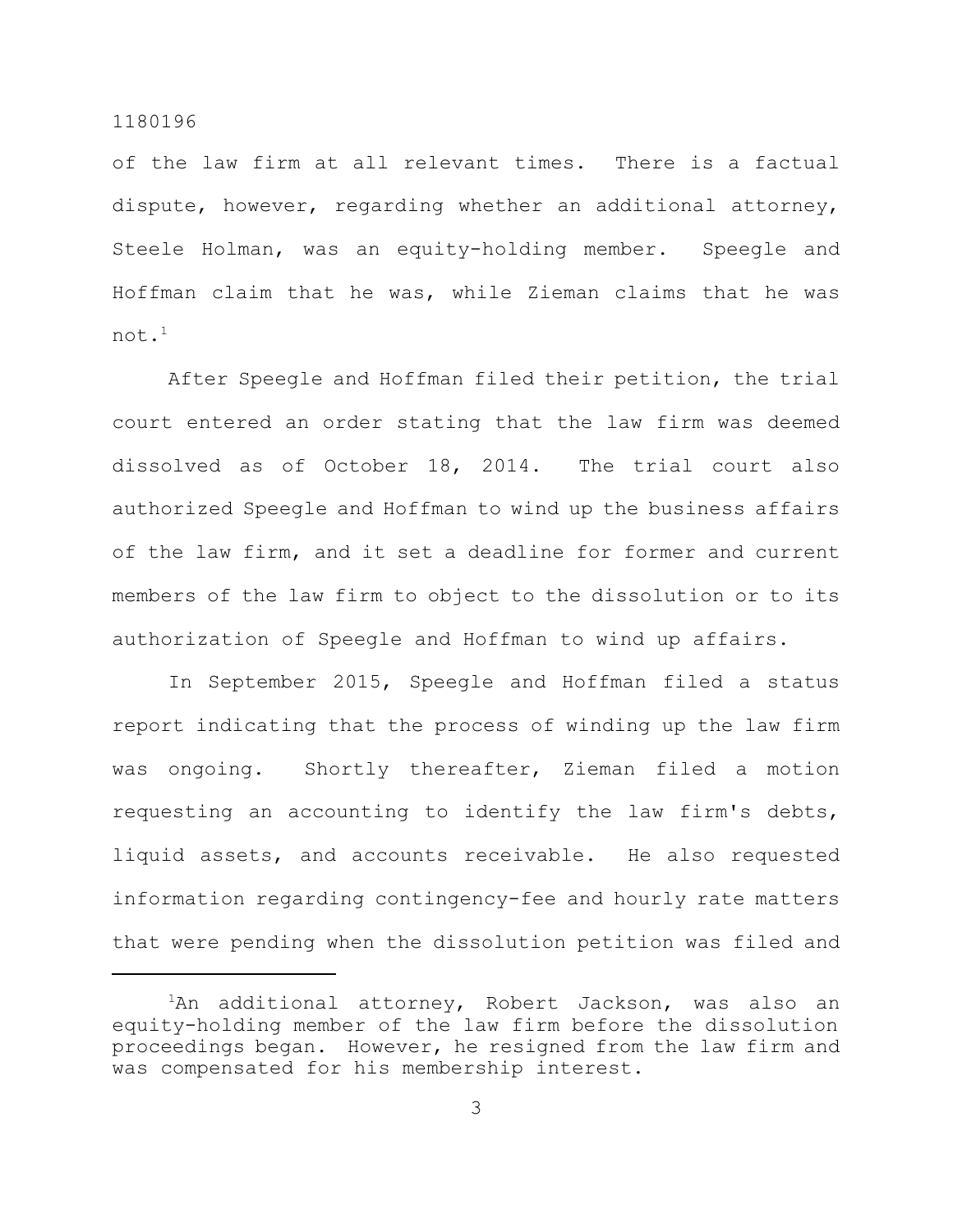information supporting Speegle and Hoffman's position that Holman was an equity-holding member of the law firm. Later, Zieman submitted discovery requests to the law firm seeking information regarding former clients of the law firm who, after the date of dissolution, had become clients of a new firm that had been formed by Speegle and Hoffman. Eventually, Zieman filed a motion requesting that the trial court compel the law firm to respond to his discovery requests.

In July 2016, Speegle and Hoffman filed a motion for approval of a proposed disbursement of law-firm assets to the former members of the law firm. In that motion, Speegle and Hoffman represented that they had "provided to all parties the accounting for the liquidation for [the law firm] ... from the date of dissolution to the date of [the] motion, which includes initial cash in bank, disbursements to pay debts and expenses, and statement of cash on hand and uncollected receivables."

Thereafter, Zieman filed a motion to appoint a neutral third party to take over the responsibility of winding up the affairs of the law firm. He asserted that Speegle and Hoffman had not fully responded to his requests for discovery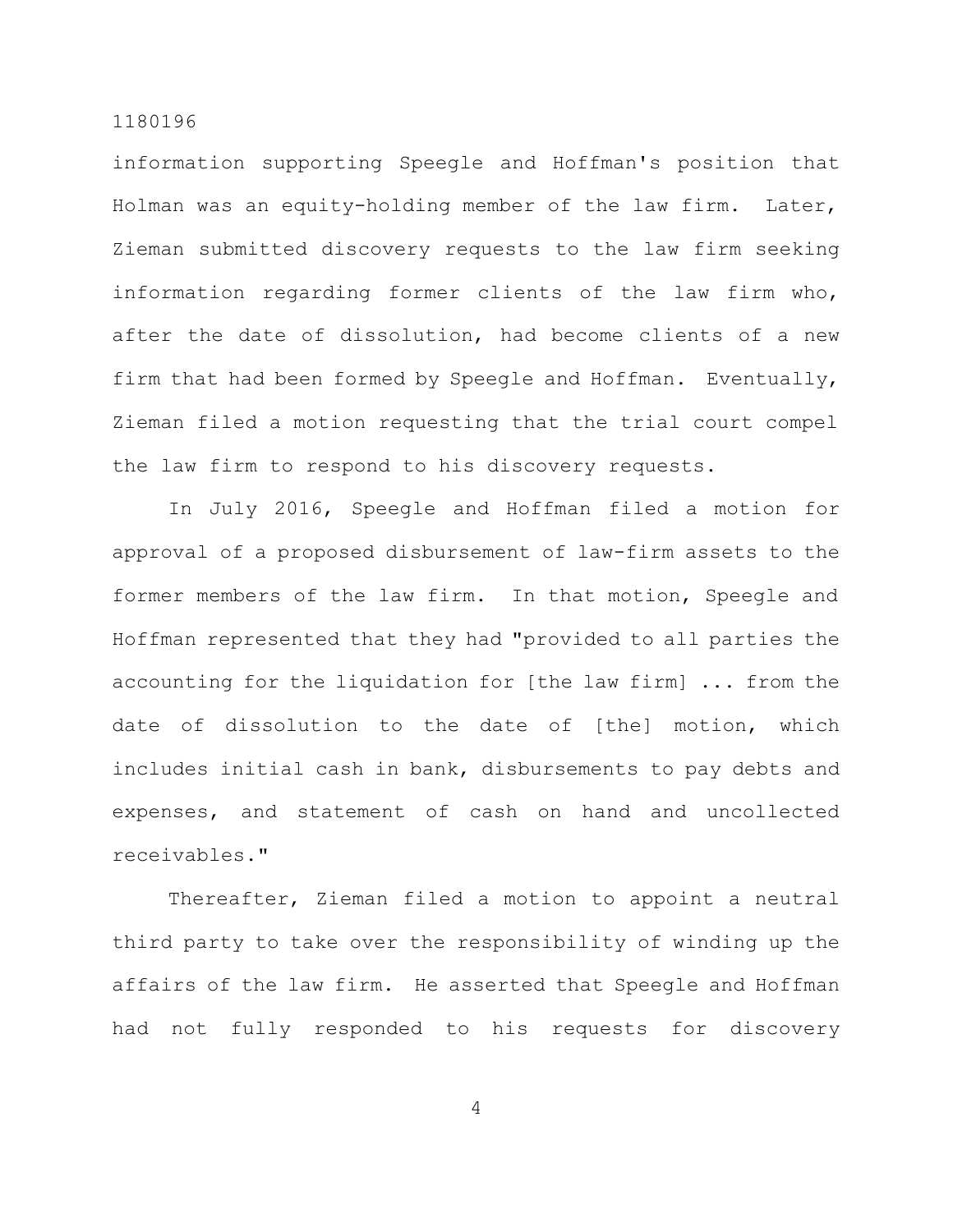regarding the law firm's assets and client matters pending on the date of dissolution.

Zieman also submitted a filing styled as an answer, a counterclaim, and a third-party complaint, in which he averred that the law firm was not ripe for dissolution because, he claimed, the law firm had not provided Zieman with a sufficient accounting. According to Zieman, the law firm, Speegle, and Hoffman had failed to produce information and records "relating to the open client matters and ongoing business of the [law firm] at the time of dissolution in order to evaluate the [law firm's] assets and Zieman's value of those assets." Based on that allegation and others, Zieman asserted a counterclaim against the law firm alleging "minority shareholder suppression" and stating:

"[The law firm] owes Zieman a duty to act fairly with respect to his minority interest and not to act to the detriment of that minority interest.

"[The law firm] has engaged in a course of action to oppress and squeeze out Zieman as a minority shareholder by failing to provide Zieman with documents necessary to properly evaluate his interest in [the law firm]; by failing to provide Zieman with financial statements and other information he has a right to receive; by engaging in acts designed to freeze Zieman out of [the law firm] rather than give him his fair share of his investment; and denying Zieman any return on his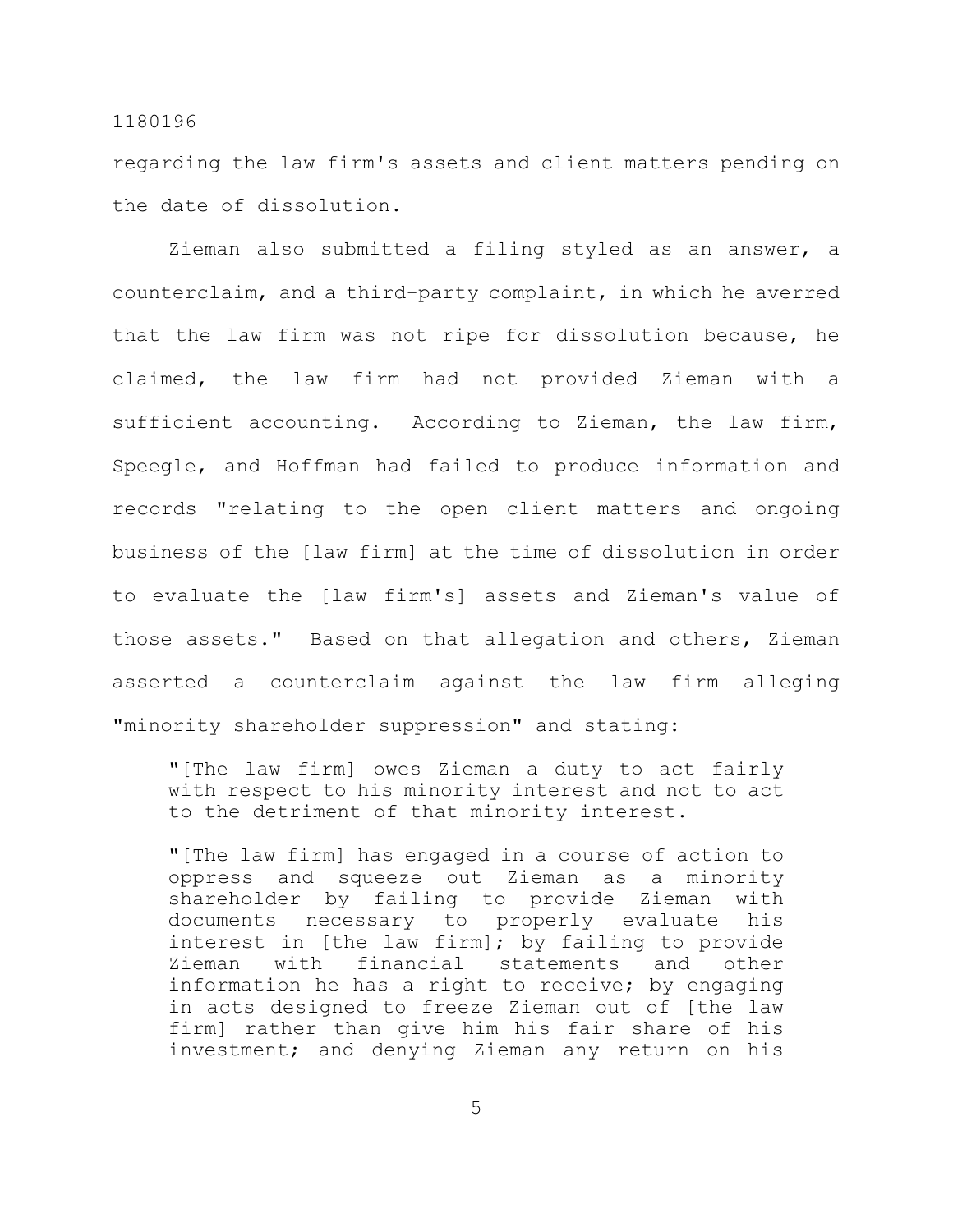equity while refusing to buy-out Zieman's shares for fair value.

"Zieman has repeatedly requested documents necessary to evaluate his interest in the [law firm], and the [law firm] continues to act with a reckless, intentional or deliberate disregard to withhold such information from Zieman"

Against Speegle and Hoffman individually, Zieman asserted a third-party complaint alleging breach of fiduciary duty, unjust enrichment, and conversion.

The law firm, Speegle, and Hoffman filed a motion pursuant to Rule 12(b)(6), Ala. R. Civ. P., to dismiss Zieman's counterclaim and third-party complaint. In response, the trial court entered a briefing schedule suggesting that the court would rule on the motion to dismiss without holding a hearing.

Thereafter, the parties submitted evidentiary materials in support of their various filings, including the motion to dismiss and Zieman's response. The evidence included documents, affidavits, and correspondence. In addition, pursuant to Rule 56(f), Ala. R. Civ. P., Zieman requested more time to conduct discovery before the trial court ruled on the motion to dismiss. His filing suggested that if the trial court considered evidence filed by the parties--evidence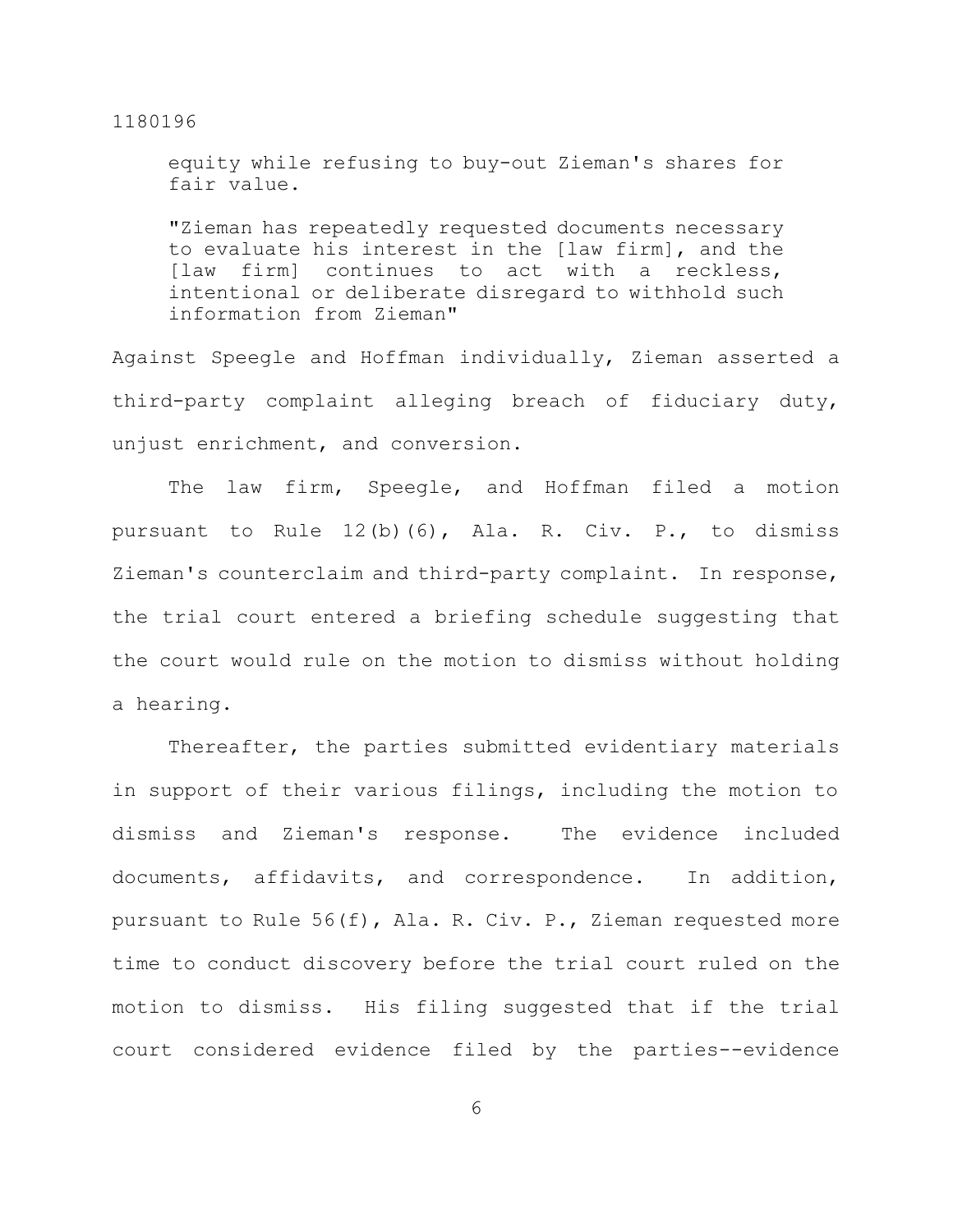outside the pleadings--that consideration would convert the motion to dismiss into one for a summary judgment and would trigger the procedural protections afforded by Rule 56, Ala. R. Civ. P. On March 16, 2017, Zieman submitted a filing in which he averred that, because no hearing had been held on the motion to dismiss, that motion should be denied.

The trial court did not hold a hearing and, on April 20, 2017, entered a judgment that, among other things, approved Speegle and Hoffman's request to disburse law-firm assets, identified the equity-holding members of the law firm, and declared how the assets were to be divided among the members. The trial court also struck an affidavit Zieman had submitted in opposition to the motion to dismiss, denied Zieman's motion to compel, denied Zieman's request for additional time to conduct discovery, denied Zieman's motion to appoint a neutral third party to wind up the law firm's affairs, and granted Speegle, Hoffman, and the law firm's motion to dismiss. In entering its order, the trial court noted that the parties had submitted materials outside the pleadings and that the trial court was making its ruling "[u]pon due consideration of the evidence." The trial court also stated that it was retaining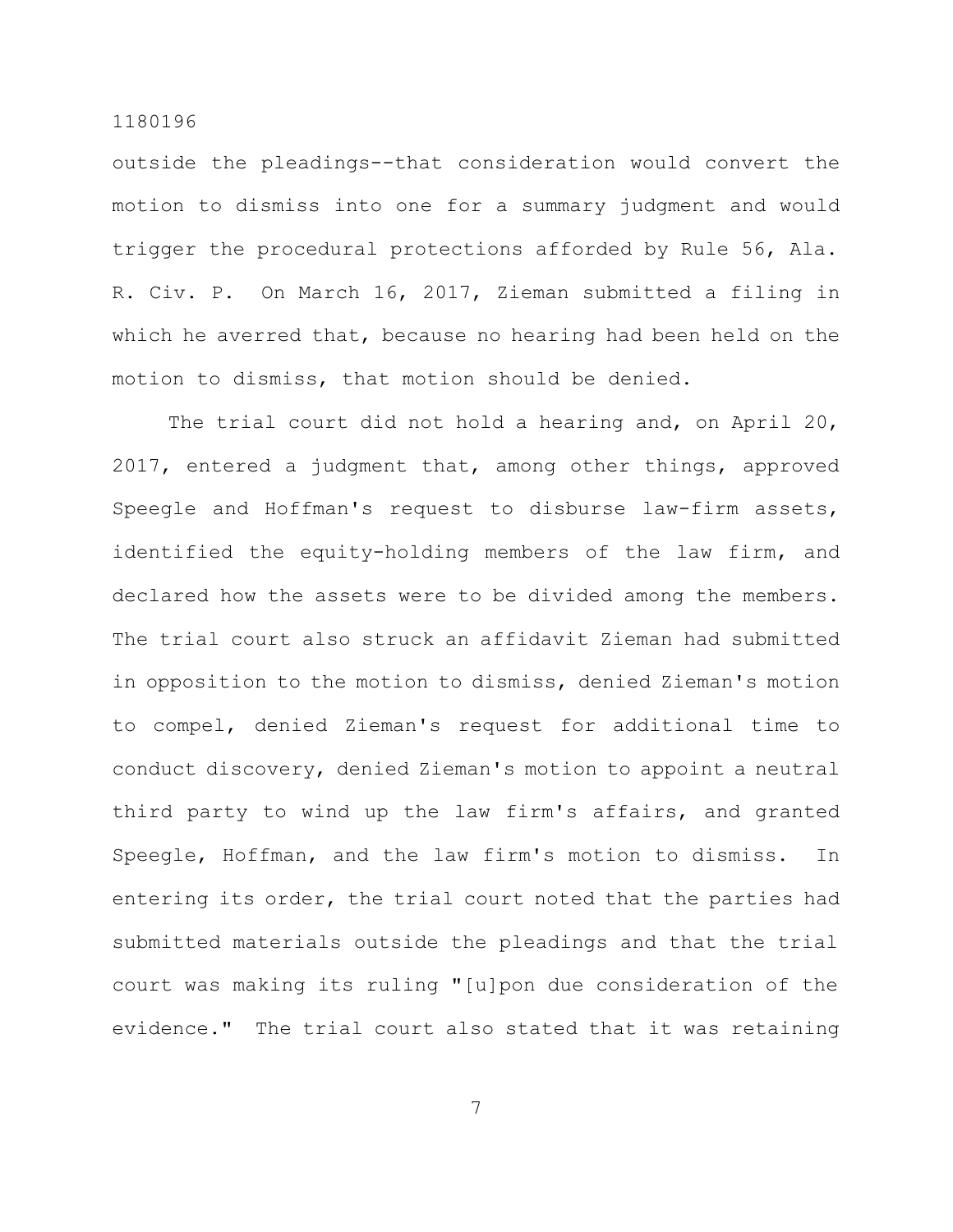jurisdiction over the dissolution proceedings in order to supervise the future collection and disbursement of law-firm assets.

Zieman appealed to this Court. The law firm, however, moved to dismiss the appeal for lack of jurisdiction, arguing that the April 20, 2017, judgment was not final for purposes of appeal. This Court agreed and dismissed Zieman's appeal. Zieman v. Zieman Speegle, LLC (No. 1160655). Thereafter, the trial court amended its order to make it a final appealable judgment; Zieman again appealed. In his notice of appeal, Zieman identified only the law firm as an appellee, thus indicating that he did not appeal from the portion of the judgment disposing of his third-party complaint.<sup>2</sup>

#### Discussion

The trial court specifically stated that it had considered evidence in entering the April 20, 2017, judgment. The parties appear to agree that the judgment should therefore be treated as a summary judgment, at least insofar as it ruled

 $2$ In its brief to this Court, the law firm points to the failure of the notice of appeal to identify Speegle and Hoffman as appellees and argues that Zieman therefore did not perfect an appeal with respect to the judgment on his thirdparty complaint. Zieman does not address that circumstance in his reply brief.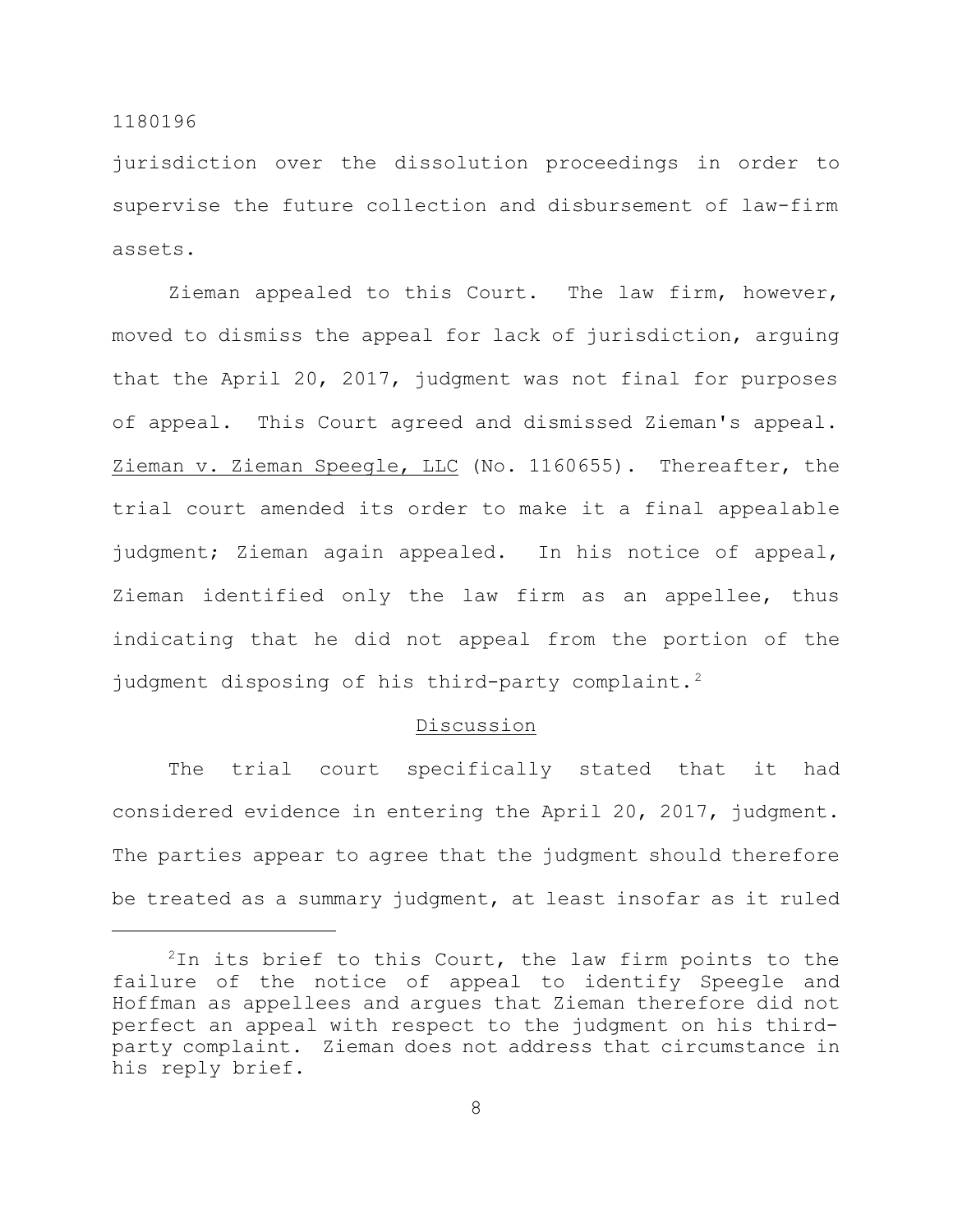against Zieman on his counterclaim. See Rule 12(b), Ala. R. Civ. P. ("If, on a motion [to dismiss pursuant to Rule 12(b)(6), Ala. R. Civ. P.], matters outside the pleading are presented to and not excluded by the court, the motion shall be treated as one for summary judgment and disposed of as provided in Rule 56, and all parties shall be given reasonable opportunity to present all material made pertinent to such a motion by Rule 56.").

Zieman asserts in his brief to this Court that, "[i]f the trial court treated [the law firm's] motion [to dismiss] as one for summary judgment pursuant to Rule 56, [Ala. R. Civ. P.,] ... then the trial court erred by ... denying Zieman Rule 56's procedural safeguards." One of those procedural safeguards is a hearing:

"The motion for summary judgment, with all supporting materials, including any briefs, shall be served at least ten (10) days before the time fixed for the hearing, except that a court may conduct a hearing on less than ten (10) days' notice with the consent of the parties concerned. Subject to subparagraph (f) of this rule, any statement or affidavit in opposition shall be served at least two (2) days prior to the hearing."

Rule 56(c)(2), Ala. R. Civ. P. (emphasis added). In Van Knight v. Smoker, 778 So. 2d 801, 805 (Ala. 2000), this Court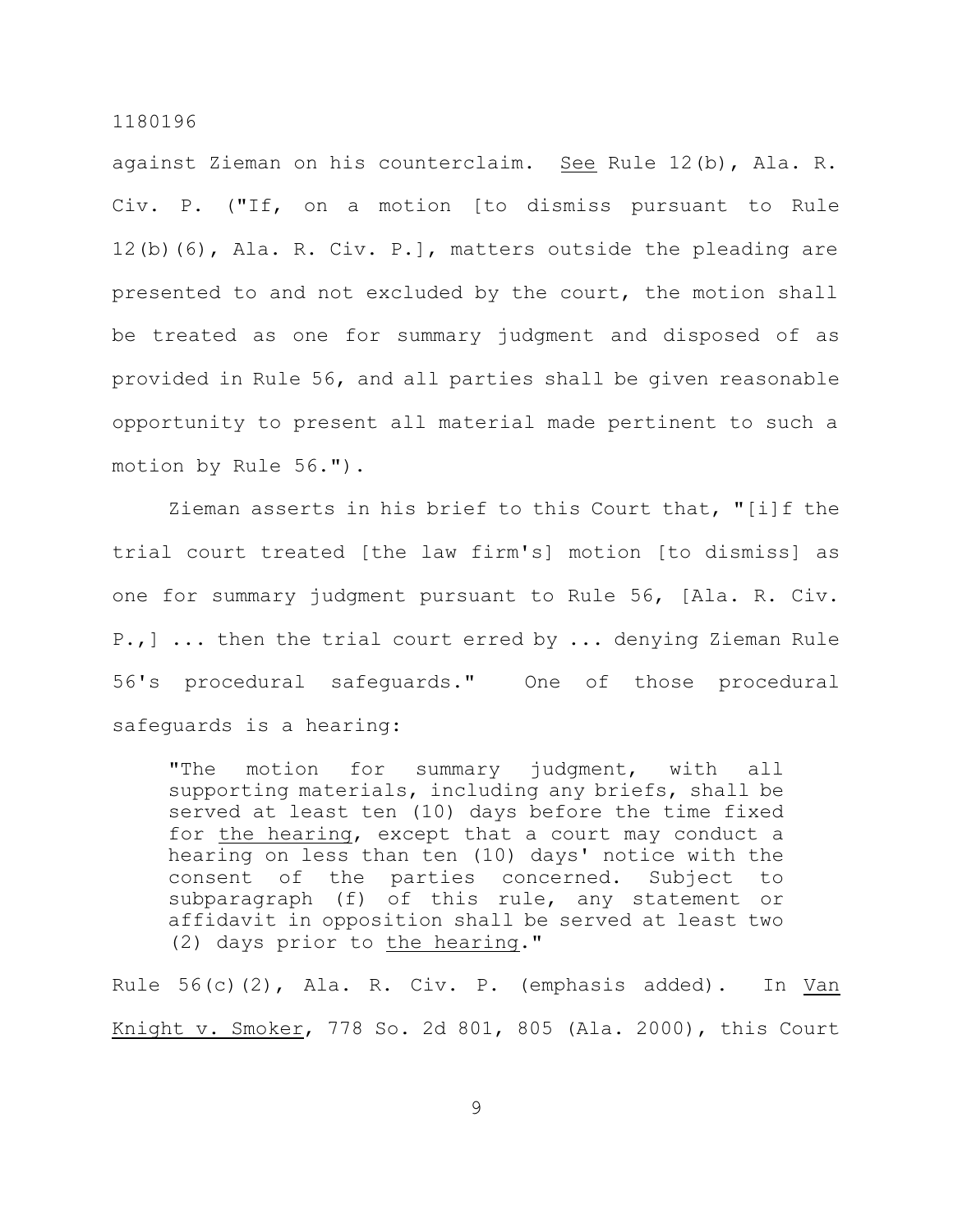noted that "Rule 56(c), Ala. R. Civ. P., itself entitles the parties to a hearing on a motion for summary judgment." In addition, Zieman points to Rule 78, Ala. R. Civ. P., which indicates that, although a circuit court can rule on some motions without holding a hearing, a hearing is required with respect to motions "seeking final judgment." The Committee Comments to Rule 78 elaborate that "the rule prohibits the granting of a Motion Seeking Final Judgment such as a Motion for Summary Judgment without giving the parties an opportunity to be heard orally." (Emphasis added.) Finally, Zieman relies on Singleton v. Alabama Department of Corrections, 819 So. 2d 596, 599-600 (Ala. 2001), for the proposition that, when a Rule 12(b)(6) motion is converted to a motion for a summary judgment, the notice and hearing requirements typically applicable to summary-judgment proceedings apply.

In response, the law firm argues that Zieman did not ask the trial court to hold a hearing and that this Court should not reverse the trial court's judgment based on its failure to do something it was not asked to do. It is true that Zieman did not immediately object when the trial court, without setting a hearing date, entered a briefing schedule on pending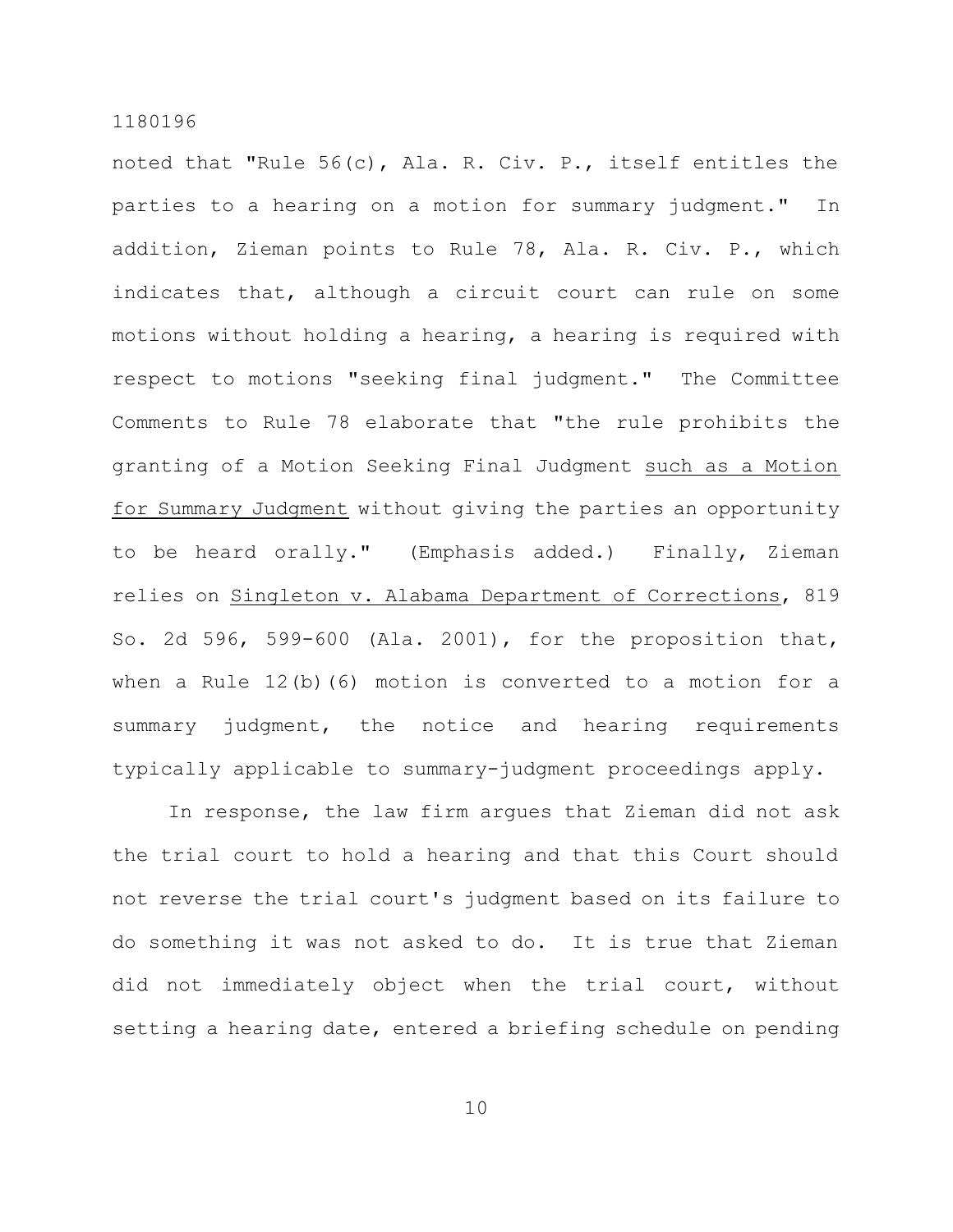motions. However, on March 16, 2017, more than a month before the trial court entered its judgment, Zieman submitted a filing in which he asserted that the trial court's consideration of matters outside the pleadings would convert that motion to dismiss to a motion for a summary judgment and would entitle Zieman to a hearing. He also specifically pointed out that no hearing had been set and asserted that the motion should therefore be denied. In addition, he expressly requested oral argument on the first page of the March 16, 2017, filing. Thus, we conclude that Zieman sufficiently notified the trial court that he was seeking a hearing on the law firm's motion.

The law firm also argues that, because this Court dismissed Zieman's first appeal based on a conclusion that the April 20, 2017, judgment was not final for purposes of appeal, Zieman was not entitled to a hearing. The law firm relies on language in Rule 78 providing that circuit courts may "make provision by rule or order for the submission and determination of motions not seeking final judgment without oral hearing." (Emphasis added.) The law firm also relies on the Committee Comments to Rule 78, which, as noted, provide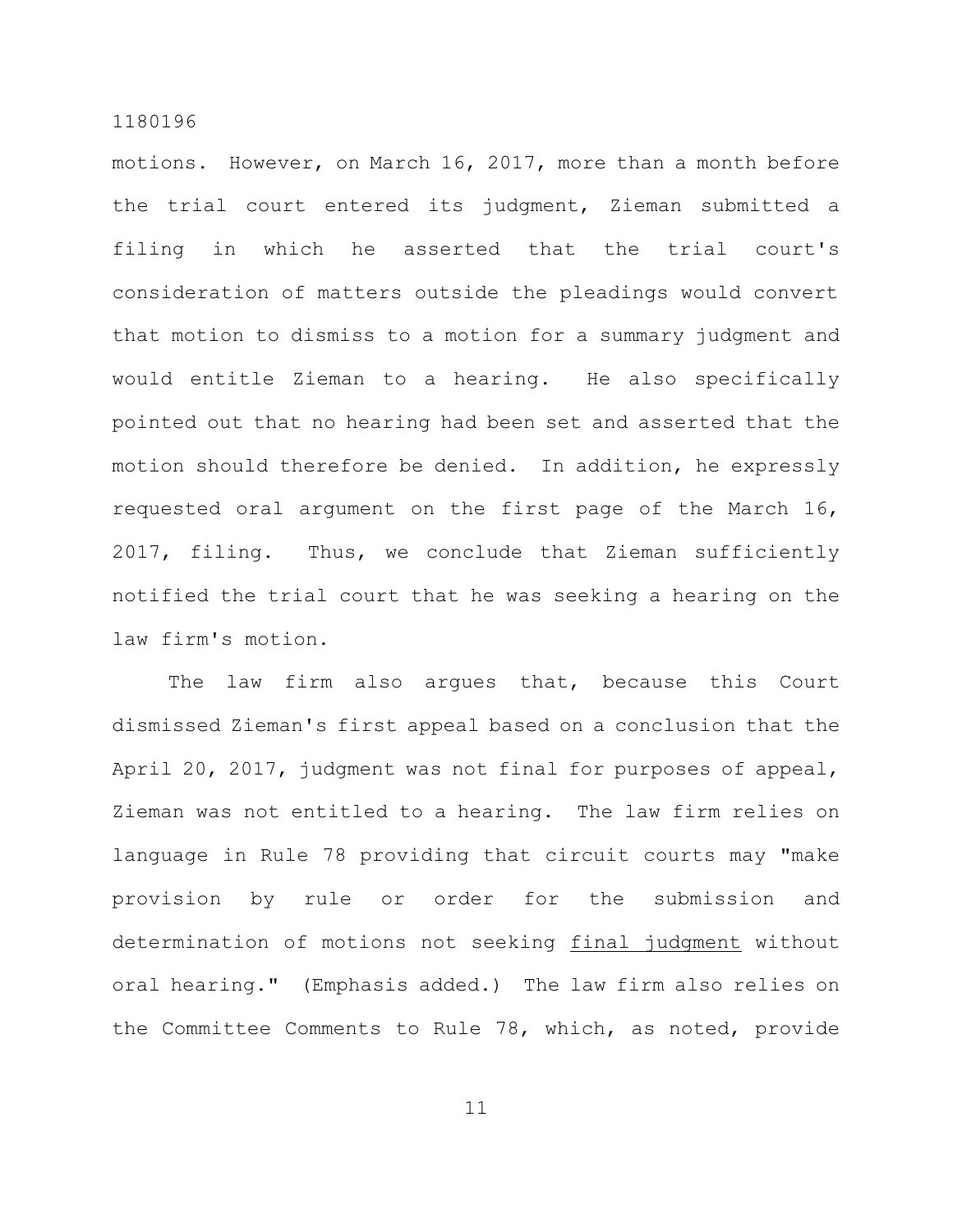that the rule "prohibits the granting of a Motion Seeking Final Judgment ... without giving the parties an opportunity to be heard orally." (Emphasis added.) Thus, the law firm argues, the hearing requirement in Rule 78 applies only to motions seeking a final judgment, and, because this Court determined that the April 20, 2017, judgment was not final for purposes of appeal, no hearing was required before that judgment could be entered. As noted, however, Rule 56(c) itself provides for a hearing on summary-judgment motions. Van Knight v. Smoker, 778 So. 2d at 805. And we are not convinced that the reference to a final judgment in Rule 78 limits the hearing requirement set out in Rule  $56.^3$ 

The law firm next points out that, after this Court dismissed Zieman's first appeal, Zieman requested that the trial court enter a final appealable judgment without again demanding a hearing. Thus, the law firm asserts, Zieman induced the trial court's error. The law firm calls Zieman's actions in doing so "deceitful." This characterization is inaccurate. As noted, more than a month before the trial

<sup>&</sup>lt;sup>3</sup>It is not necessary to decide whether the reference to "final judgment" in Rule 78 means, as the law firm suggests, final for purposes of appeal.